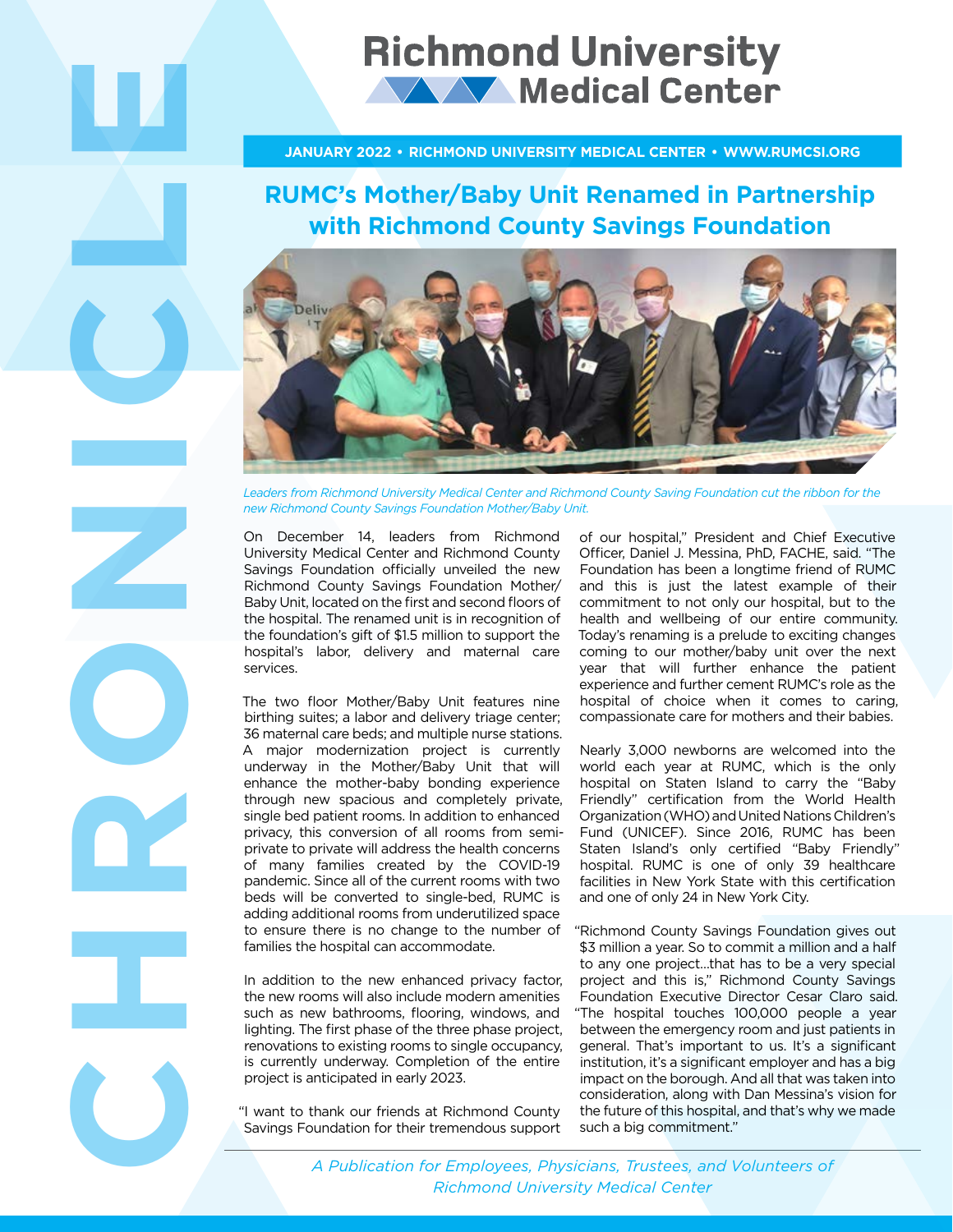### **From the President & CEO, Daniel J. Messina, PhD, FACHE**



As we all usher in a new year, which brings with it new hope and promise, resolutions, and a chance to write a new chapter in our lives, it may feel like we are traveling down a familiar path with the latest COVID-19 surge. However, we are in a far better place – as odd as that may sound when you look at the number of cases throughout New York City and our country. If you recall the winter and

spring of 2020, we had no vaccines, we were far less educated about our enemy, and many of the medical treatments now readily available were yet to be confirmed as truly effective or were not in existence.

Today that is not the case. While we continue to learn more each day, especially about new variants, we have a baseline to work with. We have highly effective vaccines and boosters available to almost everyone. In this respect, our hospital has played a crucial role in improving the well-being of our community. Since last year we have administered over 40,000 doses of COVID-19 vaccine, vaccinating more than 20,000 people. More encouraging is that each week these numbers continue to grow. For those in need of advanced care, primarily the elderly, those with co-morbidities, and the unvaccinated, we are providing the latest medicallyproven effective therapies and treatments. For individuals who are still experiencing symptoms or health issues after a COVID-19 infection, our Investors Bank Post COVID-19 Care Center is helping with their short- and long-term prognosis. Our hospital is now one of the most comprehensive COVID-19 care facilities in New York City. From prevention to immediate care to post-exposure treatment, our community could be in no better hands than those of our skilled, compassionate, and experienced physicians, nurses, and medical specialists here at Richmond University Medical Center.

But we cannot let our guard down. We must protect the progress we have made. So this month, please indulge me if you have read or heard what I have said before. I encourage everyone to continue being vigilant and smart when going about your lives. Wear a mask, maintain social distancing whenever possible, and get tested if you believe you may have been exposed. If you or someone you know has not been vaccinated yet, there is no time like the present. Get vaccinated here at RUMC or at any of the many sites across Staten Island, but please, get vaccinated. If you are eligible, please also get your booster shot. The vaccines continue to hold up against serious illness and death. Yes, there will be breakthrough cases, but no vaccine is completely effective and getting a mild case is certainly much better than the alternative.

The pandemic continues with the latest omicron variant, but we are in a far better place than when COVID-19 first appeared on the world stage. But only together, working hand in hand, can we finally put this pandemic behind us. Continue to do your part and we will pull each other through. I know we can do it! And let's not forget what is before us, as our exciting state-ofthe-art capital improvement and modernization projects begin to transform our campus into a beacon of modern healthcare for Staten Island and beyond.

**Remember the Power of One — You Make A Difference!**

Sincerely,

Heraind

Daniel J. Messina, PhD, FACHE President and Chief Executive Officer

### **Patient Satisfaction: A Note of Thanks**

I came to this hospital for an emergency treatment about a week after Thanksgiving. I could not have been treated more respectfully or efficiently. The room where I had received my treatment was beyond sanitary and the nurses assigned to me where very educated and helpful with all my questions/ concerns. I was never at this hospital before this visit, I came here off of a rrecommendation and I am glad that I did.

Great experience with response time, great communication from all staff involved with care and great overall treatment for my condition was received. I must really commend the Nursing Assistant taking care of 4A26 on 11/27 and 11/28 day shift. She was so awesome, so helpful, so kind and made the hospital experience so comfortable. Overall, just a great experience.

**— Dan Bav** 

**— Racky Allen**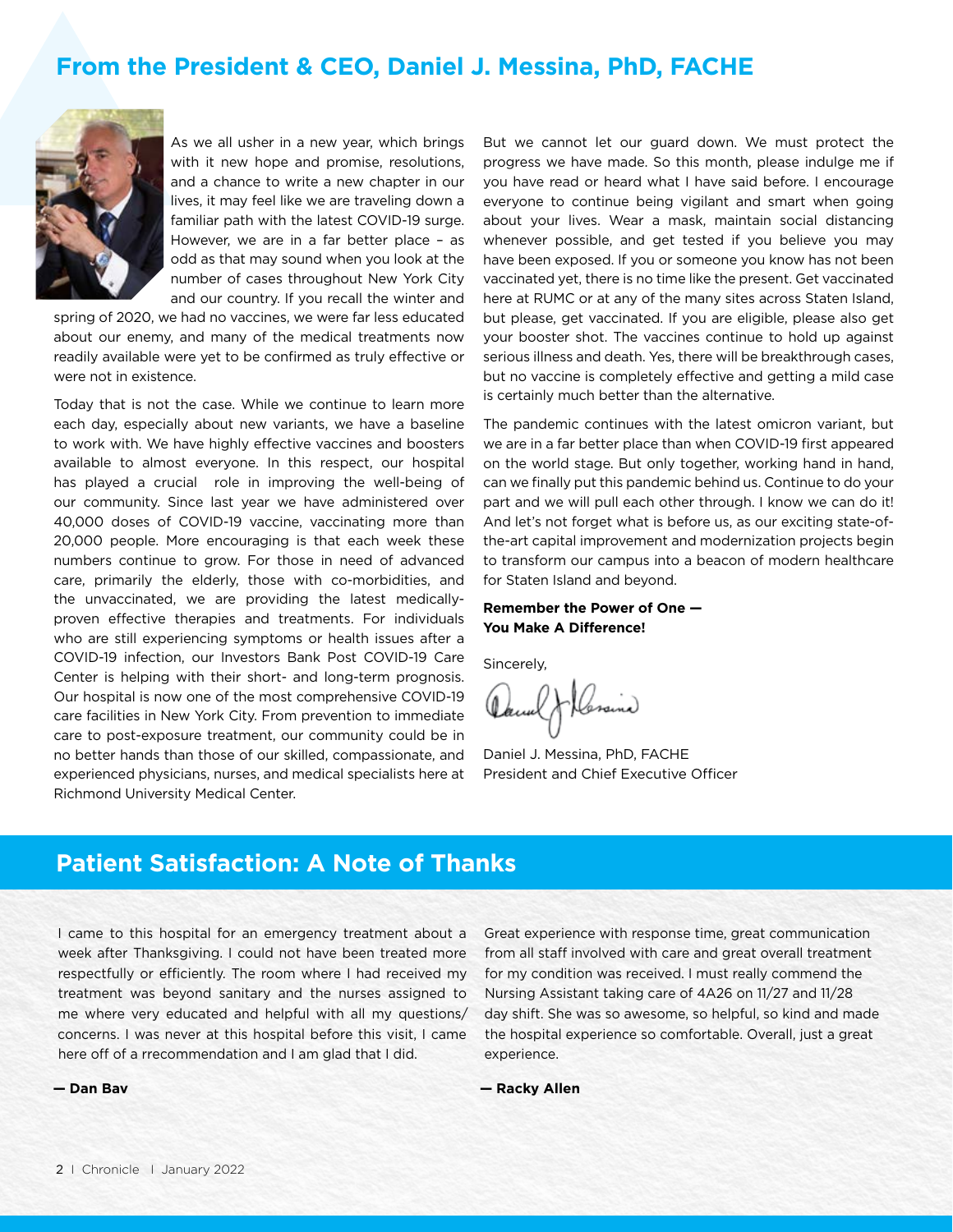### **Richmond University Medical Center Celebrates 1-Year Anniversary of COVID-19 Vaccine Center**



*"We are very proud to be celebrating the one year mark of our vaccination center here at Richmond University Medical Center — Rosemarie Stazzone RN, MS*

*Vaccine Center staff thanked volunteers Sharon Mineo, Judy Hafner and Connie Lane for the countless hours they have spent assisting the center over the past year. All three are members of the RUMC Auxiliary.*

On December 16, Richmond University Medical Center celebrated the one year anniversary of its COVID-19 Vaccination Center. Hospital leadership and staff held a ceremony to honor the Vaccination Center's staff and volunteers who have made it possible for RUMC to administer over 40,000 doses of the COVID-19 vaccines in the past year. Most recently the hospital has begun administering vaccinations to children ages 5 to 11.

"We are very proud to be celebrating the one year mark of our vaccination center here at Richmond University Medical Center, RUMC's Chief Operating Officer and Chief Nurse Officer, Rosemarie Stazzone, RN, MS, said. "The efforts of our entire team have enabled us to vaccinate over 20,000 individuals by successfully administering more than 40,000 doses of vaccine to people ages 12 and over. More recently, we have also administered over 100 doses to children ages 5 to 11. We are proud of our efforts to best serve our community, helping make everyone healthier and safer during these unprecedented times. Vaccination remains a key factor in fighting this pandemic and Richmond University Medical Center remains committed to this cause. We encourage everyone to get fully vaccinated and to then receive a booster dose as soon as you are eligible."

Special certificates of appreciation were presented to Sharon Mineo, Judy Hafner, and Connie Lane. All three are members of RUMC's Auxiliary and each has volunteered countless hours in the Vaccination Center registering patients and welcoming people as they arrive.



*EMTs Angela Ciocia, Jim Terravecchio and Deborah Piergiovanni. All three have administered vaccines over the past year to thousands of residents.*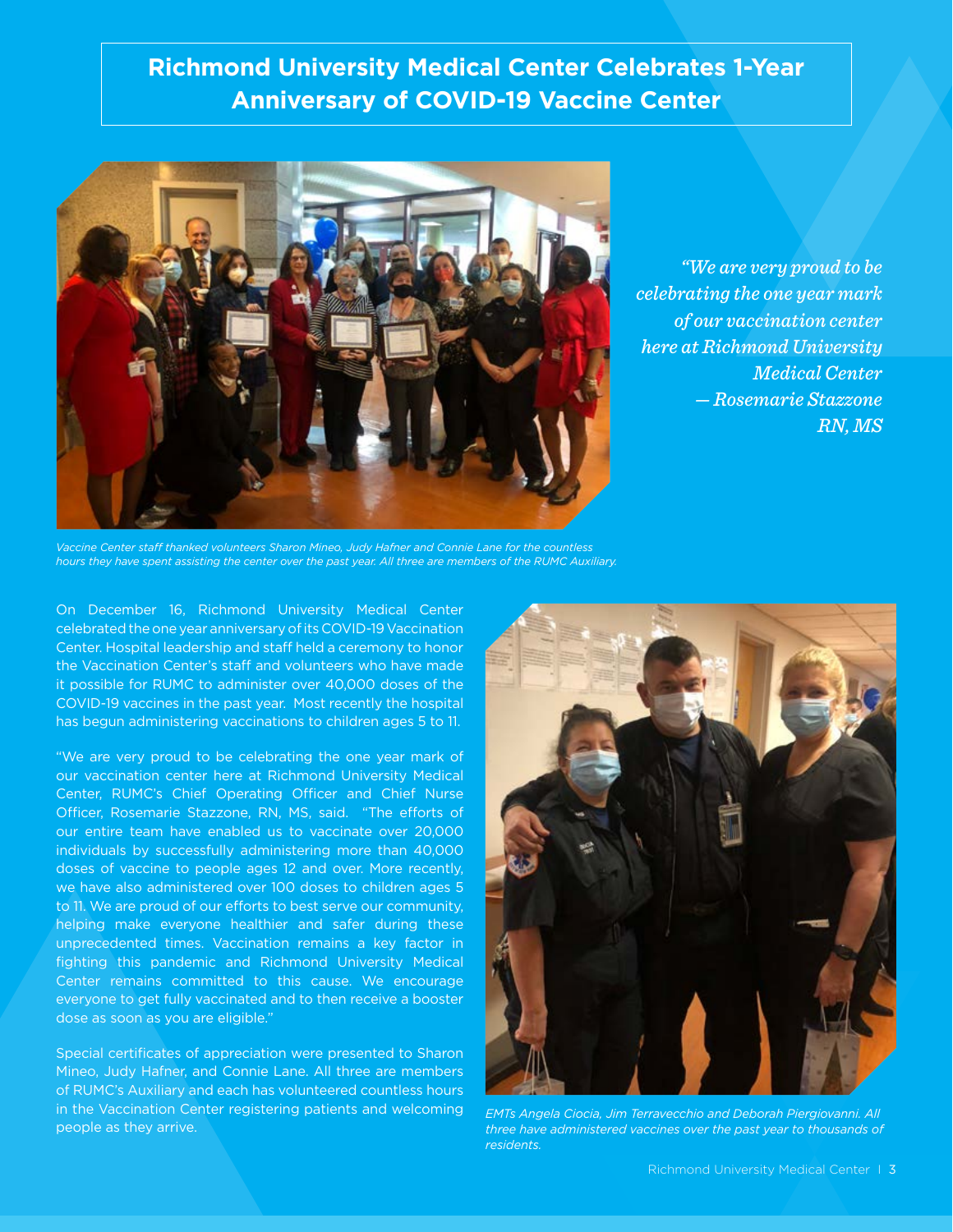### **The Quality and Patient Safety "Q Corner"**

*From Joan Gleason Scott, PhD, RN, NEA-BC, CPHQ, CPPS Vice President Quality, Infection Prevention, Patient Experience, Language Services*



*Joan Scott Gleason*

#### *For the New Year….*

A patients' experience of their care has a greater impact on care clinical outcomes than we think about each day. While the importance for public perception is obvious, the less obvious are what studies have demonstrated in the health care literature. Positive patient

experience outcomes have been shown to lead to lower 30-day readmission rates, lower inpatient mortality rates, and decreased utilization of care services.

At Richmond University Medical Center, our primary tool to measure our overall patient satisfaction is the Consumer Assessment of Healthcare Providers & Systems (CAHPS), a national standard administered under the authority of the Centers for Medicare & Medicaid Services (CMS). Press Graney is our survey and patient satisfaction vendor and they work with thousands of hospitals across the country.

Realizing this vital impact on our patients, RUMC leadership and staff work each and every day to increase our patients' and families' satisfaction. The data demonstrates the positive outcomes these efforts have made. Since 2018, we have had steadily improved in four major satisfaction domains:

- Communication with Nurses: Improved 38 percentage points
- Communication with Physicians: Improved 30 percentage points
- Responsiveness of Staff: Improved 31 percentage points,
- Communication about Medications: Improved 35 percentage points.

Thanks to everyone at RUMC who work every day with patients and families, especially during these unprecedented times. RUMC remains committed to delivering the highest quality and safest patient care every day to those that we serve.

*I will start 2022, by remembering a favorite quote of Albert Einstein: "Learn from yesterday, live for today, hope for tomorrow." May all of you have a Happy, Healthy, and Peaceful 2022!*



# *In Memoriam: Brian Demarest, EMT*

We remember Brian Demarest, RUMC EMT, who served the city for 28 years. Brian passed away on Dec. 10 at the age of 46. Brian leaves behind his wife, Danielle and 3-year-old daughter, Avery.

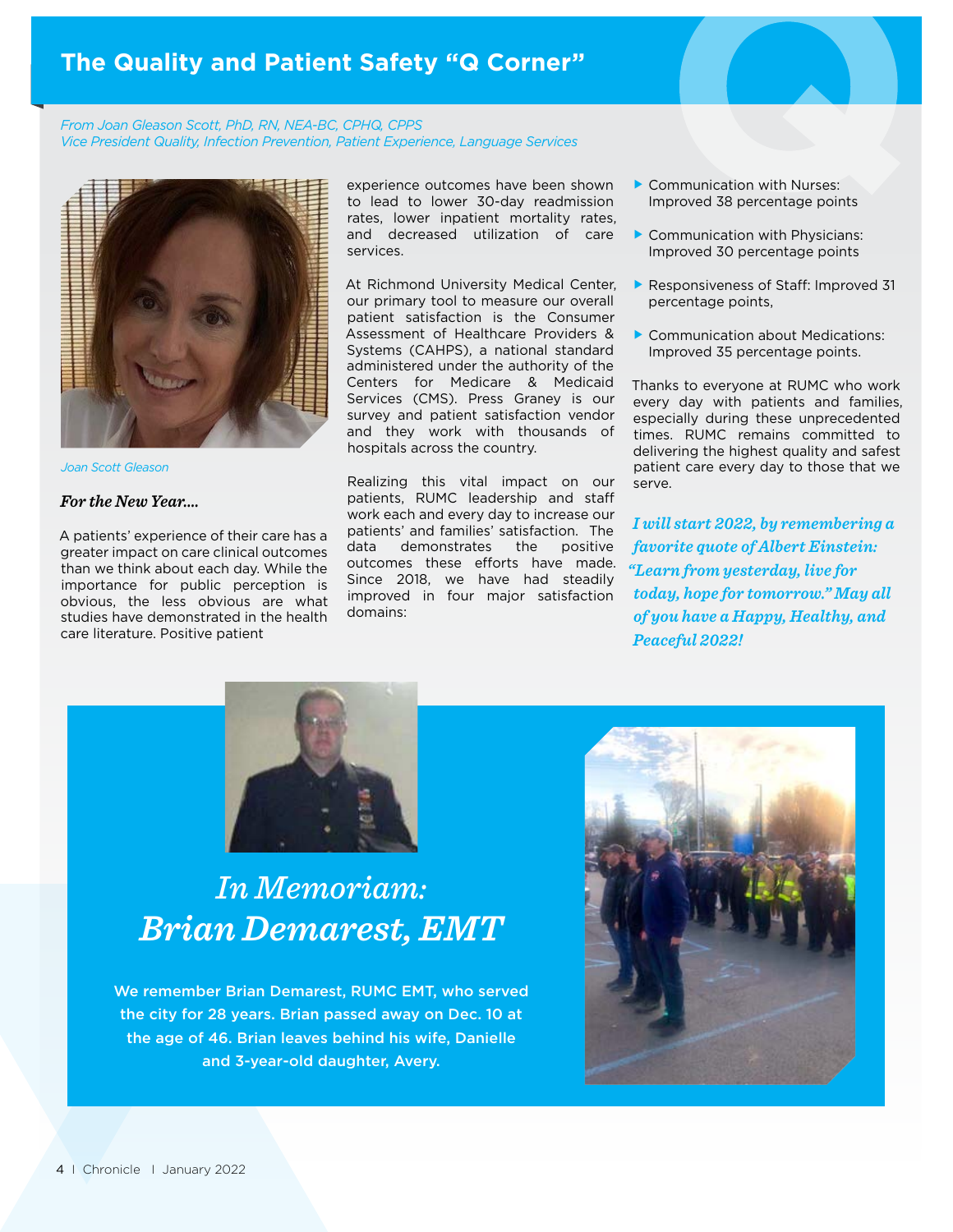# **For head, neck cancer patients, RUMC's new surgical approaches bringing greater outcomes than ever**



*Christopher Lisi, MD, board certified chief of otolaryngology-head and neck surgery*



*Sam Trosman, MD, board certified otolaryngologist, head & neck cancer surgeon*

*"Richmond University Medical Center continues to bring leading-edge technology, top-notch specialists with advanced training and the utmost in care to the Staten Island community and avoid their need to travel to Manhattan, — Dr. Lisi* 

Thanks to the specialized team of experts at Richmond University Medical Center and their leading-edge surgical techniques, patients with head and neck cancer are benefitting from more minimally invasive approaches and experiencing greater outcomes than ever before. Among the advances making headlines are the following:

 **Robotically Assisted Surgery** — "Patients with tumors located on the back of the tongue used to require a radical surgery that involved opening the neck by performing a tracheostomy and potentially splitting the jaw in order to get access to that hard-to-reach area," shared Sam Trosman, MD, board certified otolaryngologist, head & neck cancer surgeon at RUMC's Center for Advanced ENT Care. "But for certain patients with small tumors and those with more hidden cancers located in the back of the throat or on top of the voicebox, robotically assisted technology via our leading-edge da Vinci tool enables better visualization and ergonomics to remove tumors through the mouth." Approved by the FDA in 2005, "robotic technology incorporates specialized flexible instruments and angled telescopes that allow surgeons to access

 previously difficult-to-see areas and perform surgery with greater precision," Dr. Trosman said. "For patients, it offers a minimally invasive approach to an otherwise maximally invasive procedure and patient recovery is faster while also being less disfiguring."

- **Fiber Optic Endoscopes for Visualization** — "We use the latest in fiber optic endoscope technology to diagnose and treat tumors of the head and neck, and, thanks to dramatic improvements in these high definition endoscopes and the quality of the images and videos they generate, we can diagnose these cases right in the office without having to put someone under anesthesia," said Christopher Lisi, MD, chief of otolaryngology-head and neck surgery. "Many of these cancers used to be diagnosed in late stages, but by coming to a doctor in a timely manner and undergoing fiber optic endoscopy, we can see them at a much earlier stage."
- **Fiber Optic Endoscopes for Minimally Invasive Biopsies** — Dr. Lisi noted that newer fiber optic endoscopes and advances in office anesthesia

procedures can also enable physicians to perform a quick biopsy of many of these cancers right in their office rather than in an operating room to enhance patient comfort and expedite<br>care. "Advanced endoscopes with "Advanced endoscopes with instrument attachments allow us to perform biopsies, work with our team to expedite pathology studies, and quickly confirm a diagnosis," he said.

"There's close coordination between our ENT surgeons, radiation oncologists, and medical oncologists, all of whom are located at our Center for Cancer Care on South Avenue; between those three specialties, we can treat almost any head or neck cancer," Dr. Trosman said of the hospital's multidisciplinary approach to care.

"Richmond University Medical Center continues to bring leading-edge technology, top-notch specialists with advanced training and the utmost in care to the Staten Island community and avoid their need to travel to Manhattan," Dr. Lisi agreed. "Outcomes at our hospital have never been better and the patient experience has been enhanced by having access to this kind of advanced, comprehensive care in our own backyard."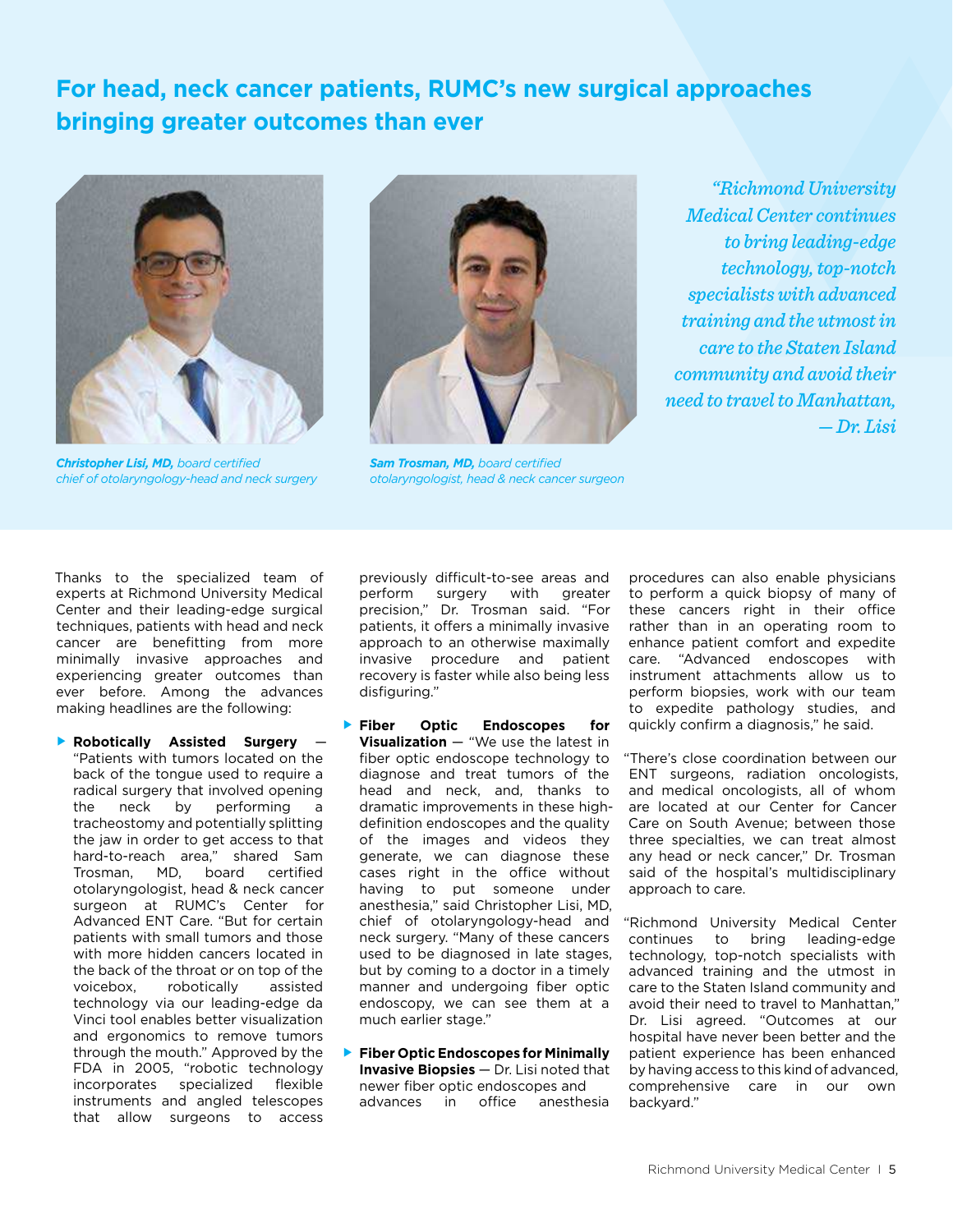## **A year in the life: Jay Nfonoyim, MD, Reflects on key lessons learned during a year like no other**



*Jay Nfonoyim, MD, MPA, FACP, FCCP, CPE, Vice Chair, Department of Medicine; Chief of Critical Care; and Program Director, Internal Medicine Residency.*

From shortages of PPE, ICU beds, health care workers, and more, Staten Islanders are no strangers to the pandemic's many challenges since 2020. But one thing there's been no shortage of over the past year have been lessons learned. In the following interview, Jay Nfonoyim, MD, MPA, FACP, FCCP, CPE; Vice Chair, Department of Medicine; Chief of Critical Care; and Program Director, Internal Medicine Residency, and the first member of the hospital's staff to be vaccinated on Dec. 15, 2020, shares some of the top takeaways he and his expert team of frontline heroes have learned over the past year as well as his best advice for protecting yourself against COVID-19 and its variants.

#### **Please share some of the key lessons you've learned over the past year regarding the medical and logistical care of patients with COVID-19.**

**Dr. Nfonoyim:** We've learned a great deal throughout the past 20 months and are able to manage COVID-19 surges more efficiently. Overall, we've put in place specific protocols and utilize a range of therapies at our hospital, which have significantly improved the management of our patients. One of our most effective therapies among hospitalized patients requiring oxygen is the use of dexamethasone, which is a steroid, as well as an antiviral medication called remdesivir. Sicker patients benefit from suppression of the immune system

with medications such as baricitinib and tocilizumab.

Hospitalized patients are also 'proned,' a process in which the patients are placed lying on their stomach for certain amounts of time to help promote better gas exchange and blood flow in the lungs. We're also currently administering monoclonal antibodies through the emergency department. When administered to COVID-positive individuals who aren't sick enough to be hospitalized, these antibodies decrease their chances of getting very sick, being hospitalized, or dying.

In terms of our hospital processes, we learned how to make accommodations for possible surges and have the physical ability to expand our ICU capacity if needed. And from the staffing side, we always have contingency plans enabling our expansion.

#### **What's the current state of the COVID-19 crisis in our area and what advice do you offer community members to help protect them from contracting COVID-19?**

**Dr. Nfonoyim:** COVID-19 cases started ticking back up in late September/early October and we're currently seeing a significantly higher number of COVID-19 patients — a reality, which speaks to the importance of getting vaccinated. The fact is, vaccines do work and they save lives, so we should all continue to work tirelessly to get our community vaccinated. At every opportunity I have, I encourage people who are hesitant to get a vaccine. Most people appreciate that I took the time to speak with them about it or went with them to get their shot. I try to alleviate their anxieties by giving them the opportunity to discuss their concerns without fear of being judged, because in the end, everyone wants to protect themselves and their families and keep them safe. Many of the concerns that are shared with me revolve around the perception that the vaccine was made in a rush; I tell them that the technology for this vaccine has been studied previously and there's abundant data available about its

efficacy among vaccinated Americans. For those individuals who are concerned about having an allergic response to the vaccine, I assure them that there are no egg products or latex in the vaccines. In other instances, I also assure people they that can't contract COVID-19 from the vaccine because it doesn't contain live virus.

#### **Do the current vaccines provide effective protection against COVID-19 and/or the new omicron variant?**

**Dr. Nfonoyim:** While the vaccine doesn't eliminate the risk of a COVID-19 infection entirely, the risk of having a serious infection or experiencing complications are significantly less among the vaccinated than among the unvaccinated. With the recent uptick in cases involving the new omicron variant, it's especially important to get your vaccine and booster now. It's known that vaccination provides some level of immunity against the new variant; this protection is greater among those who have gotten a booster, making them less likely to experience serious disease. Omicron won't be the last variant of COVID-19. Vaccines and masks remain our best defense.

#### **What final message would you like to share regarding COVID-19?**

**Dr. Nfonovim:** COVID-19 has been with us for almost two years and over that time, we've experienced surges in cases followed by periods of low activity. Among the vaccinated, however, we've seen low rates of hospitalization and death. COVID-19 remains a threat to us and continues to evolve, so getting vaccinated and boosted will go a long way toward reducing the impact of new variants. In the meantime, we're keenly following data regarding omicron.

To make a COVID-19 vaccination appointment at RUMC, download the free RUMC CARES mobile app from the Apple Store or Google Play.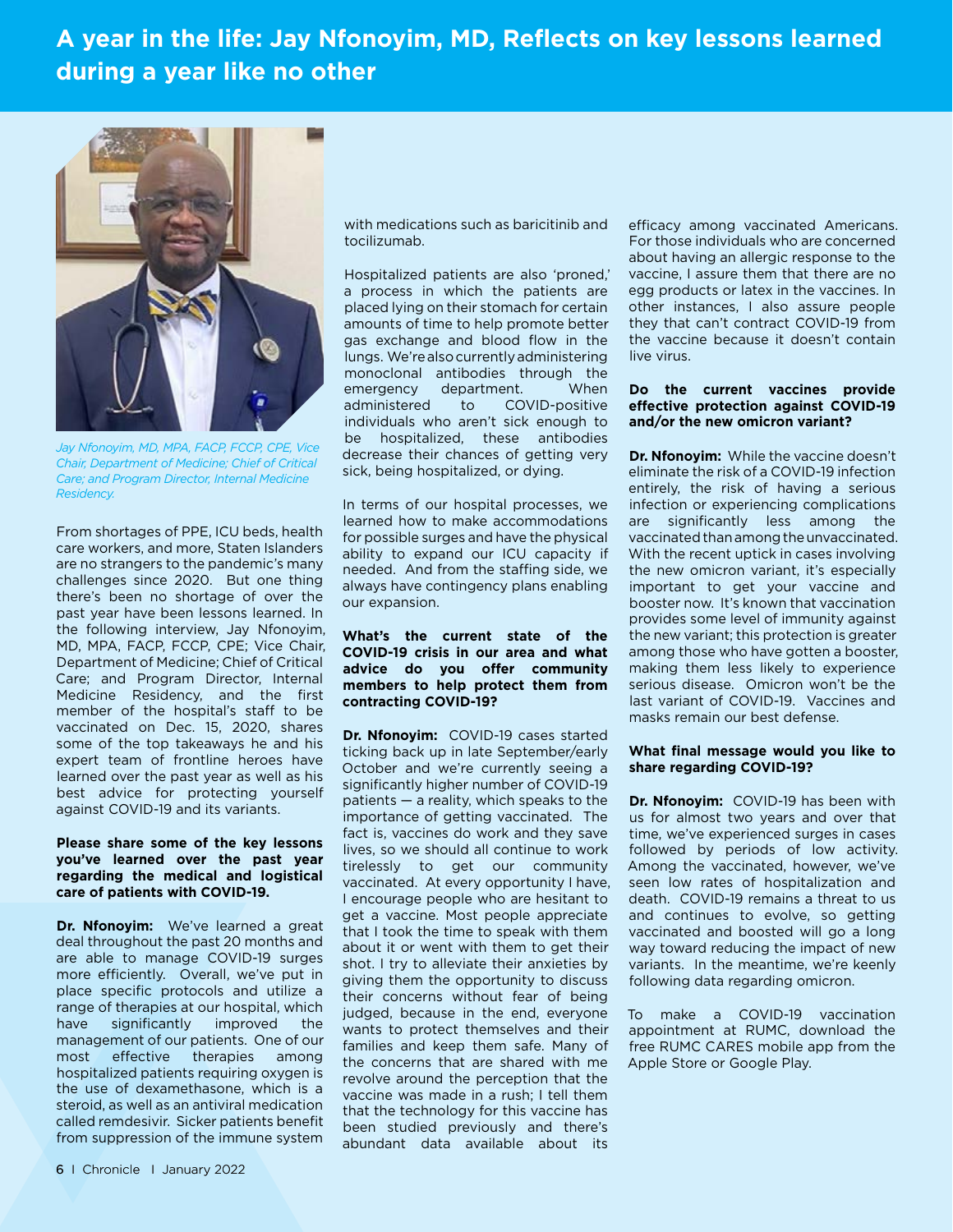

### **New Hires — Welcome to RUMC!**

Rachael Rodriguez-Russo — *RN* Adetola Adeyemo *Nursing Assistant* Joyce Taverner — *RN* Doaa Yahia — *RN* Ereny Abdelmalek — *RN* Yulia Ladanova — *RN* Julia D'Alessio — *RN* Ronnell McGill — *Nursing Assistant* Jacquelyn Maher — *RN* Chyna Harper — *Unit Clerk* April Hinton — *Nursing Assistant* Samantha Sinodinos — *RN* Djenie Jean Philippe — *Nursing Assistant* Kahee Kanneh — *RN*

Judie Yepez — *RN* Michael Aro — *Admin Assistant* Shannon Quirk — *OT* Dorota Kowalska — *Case Manager* Robert Es-Haq — *VP* Elaine Cates — *Quality Manager* Brien Mosley — *Registrar* Christi Cataldo — *EMT Driver* Kafayat Bello — *EMT Driver* Barbara Alaimo-Merzlyakov — *Payroll Clerk* Jacqueline Scaglione — *Nuclear Med Tech* David Strusman — *Respiratory Therapist* Teja Nobin George — *Respiratory Therapist* Joseph Rotondo Sr. — *PA* Bonny Zuckerberg Sr. — *PA*

Andrea Kpelapauee — *Rehab Aide* Courtney Moore — *LMSW* Musa Resuljani — *LMSW* Valerie Okocha — *Care Manager* Debbie Grant — *MHT* AnMarie Freeman — *MHT* Natasha Gray — *RN* Joshua Cintron — *Security Guard* Michael Shedwell — *Painter* Shazad Alam — *Painter* Marek Brzysli — *Painter* Elizabeth Fuchs — *Security Guard* Antonio Barreto — *Security Guard* Rasha Mahrous — *Asst Teacher* Raquel Hurtado — *Cook Helper*

### **January Observances**

Please join us in acknowledging the following health-related observances for the month of January:

### **Month-Long**

Cervical Health Awareness Glaucoma Awareness National Birth Defects Prevention National Blood Donor Month National Eye Care Month Thyroid Awareness

**Week-Long Observances** National Non-Smoking Week: Jan. 16 to 22 **Recognition Days** World Braille Day: Jan. 4 National Pharmacist Day: Jan. 12 Intravenous Nurse Day: Jan. 25 World Leprosy Day: Jan. 30